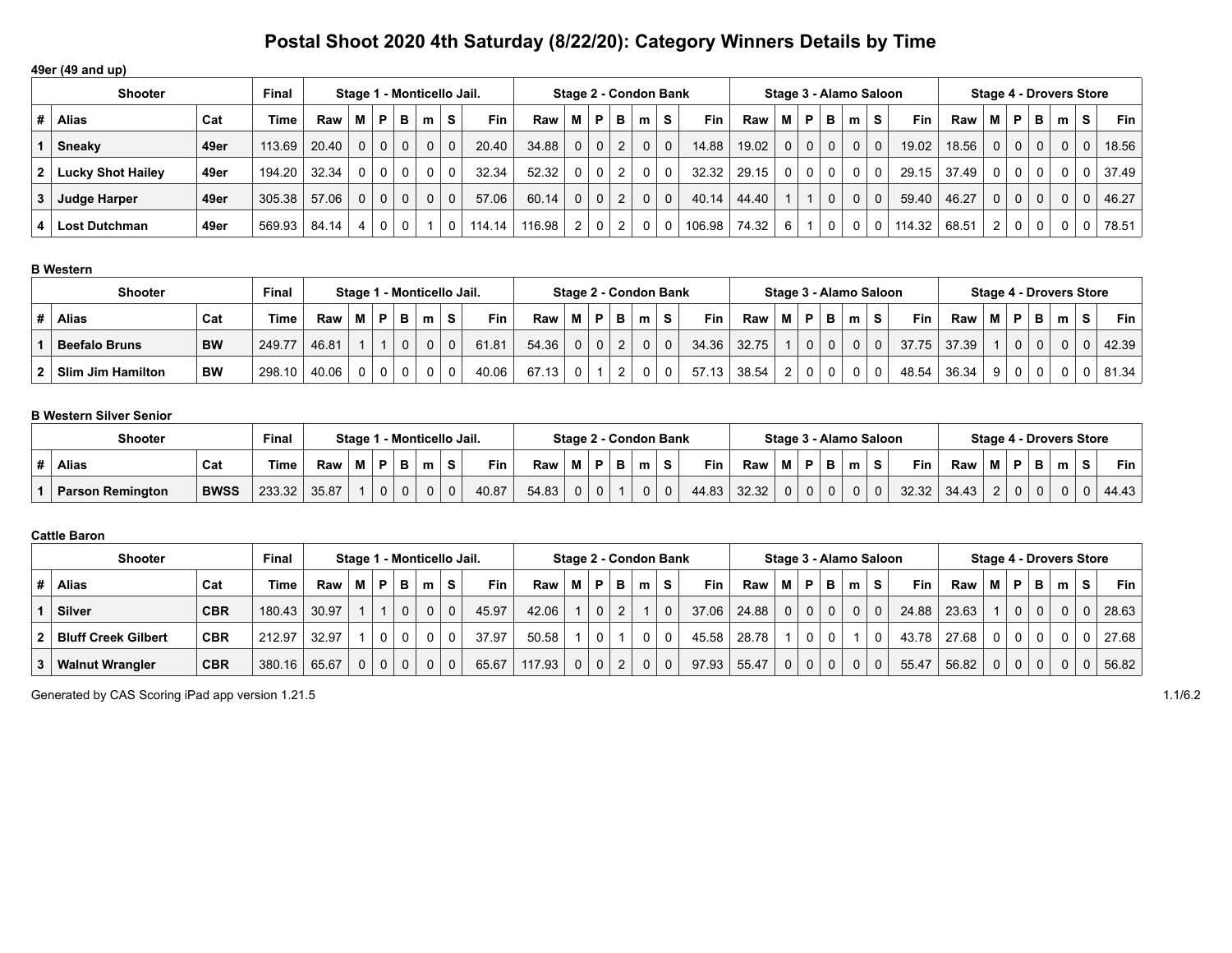## **49er (49 and up)**

|   | <b>Shooter</b>           |      |       |   |          |          |          |          | Stage 5 - Dewey Cattle/Livery Bar |       |          |          |          | Stage 6 - Feed Store |   |       |
|---|--------------------------|------|-------|---|----------|----------|----------|----------|-----------------------------------|-------|----------|----------|----------|----------------------|---|-------|
| # | Alias                    | Cat  | Raw   | М | P        | в        | m        | s        | <b>Fin</b>                        | Raw   | М        | P        | в        | m                    | S | Fin   |
|   | <b>Sneaky</b>            | 49er | 22.50 | 0 | $\Omega$ | 0        | $\Omega$ | 0        | 22.50                             | 18.33 | $\Omega$ | $\Omega$ | $\Omega$ | $\mathbf{0}$         | 0 | 18.33 |
| 2 | <b>Lucky Shot Hailey</b> | 49er | 28.70 | 0 | $\Omega$ | $\Omega$ | 0        | 0        | 28.70                             | 24.20 | 2        | $\Omega$ | $\Omega$ | $\Omega$             |   | 34.20 |
| 3 | <b>Judge Harper</b>      | 49er | 40.97 | 4 | $\Omega$ | 0        | $\Omega$ | $\Omega$ | 45.97                             | 26.54 | 6        | $\Omega$ | $\Omega$ | $\Omega$             |   | 56.54 |
|   | <b>Lost Dutchman</b>     | 49er | 70.60 | 5 | $\Omega$ | 0        | 0        | 0        | 95.60                             | 55.38 |          | 0        | 0        | 0                    |   | 60.38 |

#### **B Western**

| <b>Shooter</b>           |           |       |   |   |   |          |   | Stage 5 - Dewey Cattle/Livery Bar |       |              |   |   | Stage 6 - Feed Store |   |       |
|--------------------------|-----------|-------|---|---|---|----------|---|-----------------------------------|-------|--------------|---|---|----------------------|---|-------|
| Alias                    | Cat       | Raw   | м | P | в | m        | s | Fin                               | Raw   | м            | P | B | m                    | S | Fin   |
| <b>Beefalo Bruns</b>     | <b>BW</b> | 35.64 |   |   |   | $\Omega$ |   | 40.64                             | 27.82 |              |   |   | 0                    |   | 32.82 |
| <b>Slim Jim Hamilton</b> | <b>BW</b> | 40.16 |   |   |   |          |   | 40.16                             | 30.87 | $\mathbf{0}$ |   |   |                      |   | 30.87 |

#### **B Western Silver Senior**

| <b>Shooter</b>          |             |       |   |          |          |          |                | Stage 5 - Dewey Cattle/Livery Bar |       |   |   |   | Stage 6 - Feed Store |          |       |
|-------------------------|-------------|-------|---|----------|----------|----------|----------------|-----------------------------------|-------|---|---|---|----------------------|----------|-------|
| <b>Alias</b>            | Cat         | Raw   | М | P.       | B        | m        | $\sim$         | <b>Fin</b>                        | Raw   | М | P | B | m                    | <b>S</b> | Fin   |
| <b>Parson Remington</b> | <b>BWSS</b> | 32.75 |   | $\Omega$ | $\Omega$ | $\Omega$ | $\overline{0}$ | 37.75                             | 28.12 |   |   |   |                      |          | 33.12 |

## **Cattle Baron**

|              | <b>Shooter</b>             |            |       |          |          |          |          |          | Stage 5 - Dewey Cattle/Livery Bar |       |          |          |          | Stage 6 - Feed Store |          |            |
|--------------|----------------------------|------------|-------|----------|----------|----------|----------|----------|-----------------------------------|-------|----------|----------|----------|----------------------|----------|------------|
| #            | <b>Alias</b>               | Cat        | Raw   | М        | P        | в        | m        | S        | <b>Fin</b>                        | Raw   | М        | P        | в        | m                    | s        | <b>Fin</b> |
|              | <b>Silver</b>              | <b>CBR</b> | 25.21 | $\Omega$ | $\Omega$ | $\Omega$ | $\Omega$ | $\Omega$ | 25.21                             | 18.68 | $\Omega$ | $\Omega$ | $\Omega$ |                      | $\Omega$ | 18.68      |
| $\mathbf{2}$ | <b>Bluff Creek Gilbert</b> | <b>CBR</b> | 30.87 | 0        | $\Omega$ | $\Omega$ | $\Omega$ | $\Omega$ | 30.87                             | 22.09 |          | $\Omega$ | 0        |                      | $\Omega$ | 27.09      |
| 3            | <b>Walnut Wrangler</b>     | <b>CBR</b> | 58.30 | 0        | $\Omega$ | $\Omega$ | $\Omega$ | $\Omega$ | 58.30                             | 45.97 | 0        | $\Omega$ | 0        |                      | 0        | 45.97      |

Generated by CAS Scoring iPad app version 1.21.5 1.2/6.2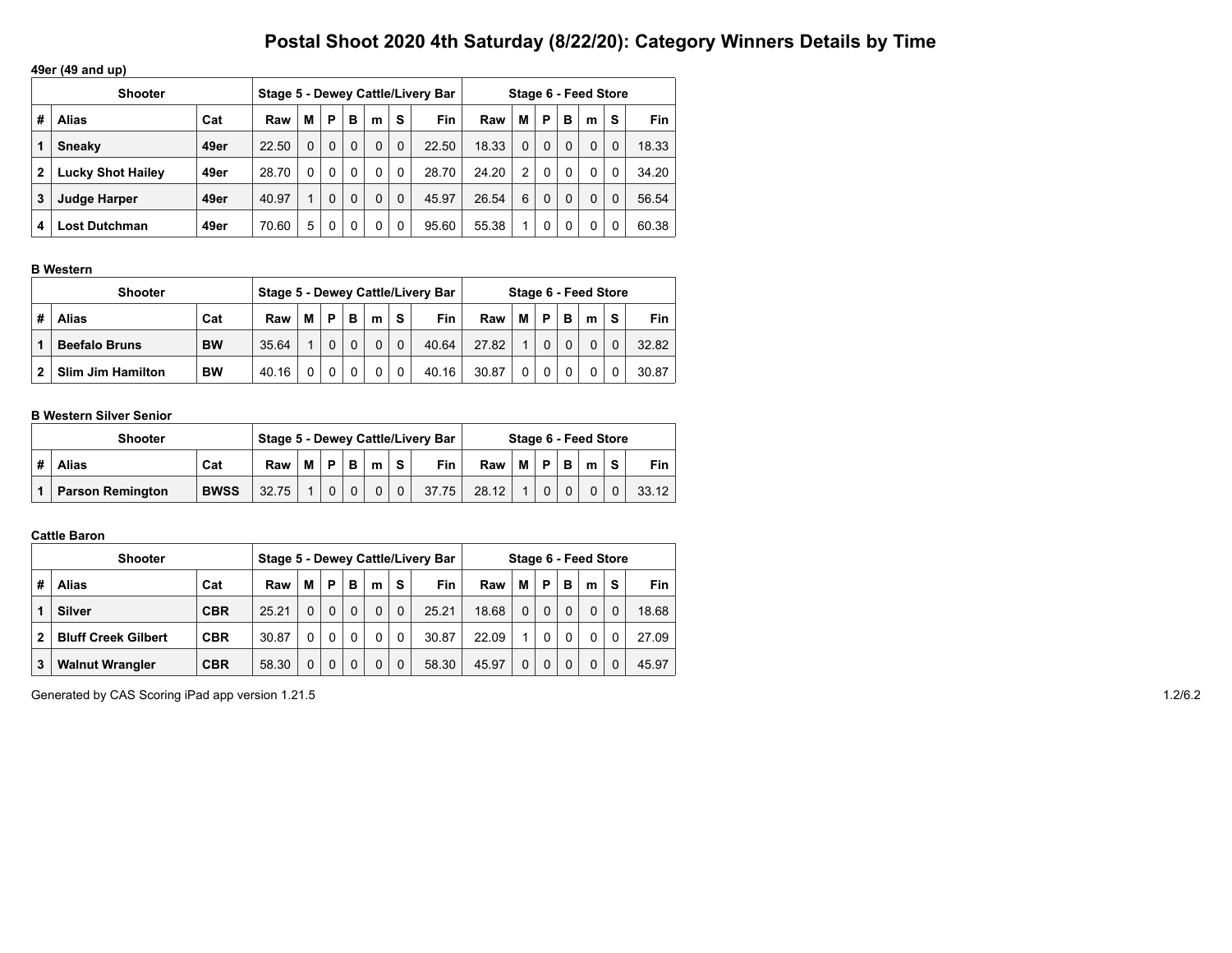### **Classic Cowboy**

| <b>Shooter</b>   |     | Final       |       |                |                |   | Stage 1 - Monticello Jail. |             |            |       |   |          |                |             | Stage 2 - Condon Bank   |            |       |                |                |          | Stage 3 - Alamo Saloon |          |            |       |   |          |          |       | <b>Stage 4 - Drovers Store</b> |       |
|------------------|-----|-------------|-------|----------------|----------------|---|----------------------------|-------------|------------|-------|---|----------|----------------|-------------|-------------------------|------------|-------|----------------|----------------|----------|------------------------|----------|------------|-------|---|----------|----------|-------|--------------------------------|-------|
| <b>Alias</b>     | Cat | <b>Time</b> | Raw   | мI             | P.             | в | m                          | S.          | <b>Fin</b> | Raw   | м | P.       | в              | m           | S.                      | <b>Fin</b> | Raw   | 'MI            | P.             | в        | m                      | S.       | <b>Fin</b> | Raw   | М | P.       | в        | $m$ . | <b>S</b>                       | Fin   |
| <b>Asa Smith</b> | CC  | 303.49      | 44.21 | 0 <sup>1</sup> | 0 <sup>1</sup> |   |                            | $\mathbf 0$ | 44.21      | 66.16 | 0 | $\Omega$ | $\overline{2}$ | $\Omega$    | $\Omega$                | 46.16      | 44.99 |                | $\mathbf 0$    | $\Omega$ |                        | $\Omega$ | 49.99      | 52.16 |   | $\Omega$ | $\Omega$ |       |                                | 57.16 |
| 2   Wayward Slim | CС  | 323.67      | 63.95 | $\Omega$       |                |   |                            |             | 63.95      | 67.43 |   |          |                | $\mathbf 0$ | $\overline{\mathbf{0}}$ | 47.43      | 53.60 | $\overline{2}$ | $\overline{0}$ | 0        |                        | 0        | 63.60      | 51.67 |   |          |          |       |                                | 56.67 |

### **Classic Cowboy Senior**

| <b>Final</b><br><b>Shooter</b><br>1 - Monticello Jail.<br>Staɑe 1 |            |        |       |   |  |   |   |             |       |       |   |          | Stage 2 - Condon Bank |   |            |       |   |             |   |   | Stage 3 - Alamo Saloon |            |       |   |              |   | <b>Stage 4 - Drovers Store</b> |   |       |
|-------------------------------------------------------------------|------------|--------|-------|---|--|---|---|-------------|-------|-------|---|----------|-----------------------|---|------------|-------|---|-------------|---|---|------------------------|------------|-------|---|--------------|---|--------------------------------|---|-------|
| <b>Alias</b>                                                      | Cat        | Time   | Raw   | M |  |   | m | S           | Fin   | Raw   | м | D.       | m                     | s | <b>Fin</b> | Raw   | M | P           |   | m | S.                     | <b>Fin</b> | Raw   | М | P            | P | m                              | s | Fin   |
| <b>High Plains Hud</b>                                            | <b>CCS</b> | 179.07 | 28.59 |   |  | 0 |   | $\mathbf 0$ | 28.59 | 46.35 |   | $\Omega$ |                       | 0 | 26.35      | 28.09 |   | $\mathbf 0$ | 0 |   | $\Omega$               | 33.09      | 28.64 |   | $\mathbf{0}$ | 0 |                                | 0 | 33.64 |

#### **Cowboy**

| <b>Shooter</b>      |     | Final  |       | Stage 1 |  | l - Monticello Jail. |   |                               |       | Stage 2 - Condon Bank |              |          |   |       |       |          |        |   | Stage 3 - Alamo Saloon |       |       |   |   |    | Stage 4 - Drovers Store |            |
|---------------------|-----|--------|-------|---------|--|----------------------|---|-------------------------------|-------|-----------------------|--------------|----------|---|-------|-------|----------|--------|---|------------------------|-------|-------|---|---|----|-------------------------|------------|
| <b>Alias</b>        | Cat | Time   | Raw   | м       |  |                      | S | Fin                           | Raw   |                       | P '          | m        | s | Fin   | Raw   | D        | в<br>Ð | m |                        | Fin   | Raw   | М | D | в. | m                       | <b>Fin</b> |
| <b>Italian Pete</b> | CB  | 424.83 | 56.44 | ັ       |  |                      | 0 | 0.4<br>$\sim$ 1.44 $^{\circ}$ | 91.33 | <u>.</u>              | $\mathbf{0}$ | $\Omega$ | 0 | 91.33 | 52.99 | $\Omega$ | 0      |   |                        | 57.99 | 51.07 | ⌒ |   | 0  |                         | 61.07      |

#### **Duelist**

| <b>Shooter</b>        |     | <b>Final</b> |       | Stage 1 - Monticello Jail. |   |          |   |            |            |       |                |                |                |                | Stage 2 - Condon Bank |            |       |                |             |                | Stage 3 - Alamo Saloon |                |            |       |                |                |                | <b>Stage 4 - Drovers Store</b> |                |       |
|-----------------------|-----|--------------|-------|----------------------------|---|----------|---|------------|------------|-------|----------------|----------------|----------------|----------------|-----------------------|------------|-------|----------------|-------------|----------------|------------------------|----------------|------------|-------|----------------|----------------|----------------|--------------------------------|----------------|-------|
| <b>Alias</b>          | Cat | <b>Time</b>  | Raw   | м                          | P | в        | m | -S         | <b>Fin</b> | Raw   | м              | <b>P</b>       | в              | m <sup>1</sup> | S.                    | <b>Fin</b> | Raw   | M I            | P           | в              | m <sup>1</sup>         | S.             | <b>Fin</b> | Raw   | м              | P              | в              | m                              | S.             | Fin   |
| <b>DadEO</b>          | D   | 236.17       | 32.37 | 3                          | 0 | $\Omega$ |   | $0 \mid 0$ | 47.37      | 50.96 |                | $\overline{ }$ | $\overline{2}$ | $\Omega$       | $\overline{0}$        | 45.96      | 30.66 |                | $0 \mid 0$  | 0 <sup>1</sup> | 0 <sup>1</sup>         | $\overline{0}$ | 30.66      | 41.62 | 0 <sup>1</sup> | 0 <sup>1</sup> | 0 <sup>1</sup> | $\Omega$                       | 0 <sup>1</sup> | 41.62 |
| Jonny Gringo          | D   | 243.17       | 32.72 | 2                          |   | $\Omega$ | 0 | 0          | 42.72      | 52.34 |                | 0              |                | 0              | $\Omega$              | 47.34      | 27.67 | 3 <sup>1</sup> | $\mathbf 0$ | 0 <sup>1</sup> | 0 <sup>1</sup>         | $\Omega$       | 42.67      | 24.85 |                | 0 <sup>1</sup> | $\Omega$       |                                |                | 29.85 |
| Saspirlla Groz        | D   | 248.29       | 35.35 |                            |   | $\Omega$ |   | $0 \mid 0$ | 50.35      | 56.71 |                | $\Omega$       | 2 <sup>1</sup> | $\Omega$       | 0 <sup>1</sup>        | 41.71      | 32.21 |                | $2 \mid 0$  | 0 <sup>1</sup> | 0 <sup>1</sup>         | $\Omega$       | 42.21      | 39.89 |                | 0 <sup>1</sup> | 0 <sup>1</sup> | $\Omega$                       | $\Omega$       | 44.89 |
| <b>Scotty Shawnee</b> | D   | 289.22       | 46.13 | $\Omega$                   |   | $\Omega$ | 0 | 0          | 46.13      | 60.55 | $\overline{2}$ | $\Omega$       | $\overline{2}$ | 0              | $\Omega$              | 50.55      | 40.27 |                |             | $\Omega$       |                        | $\Omega$       | 55.27      | 45.96 | 2 <sup>1</sup> | 0 <sup>1</sup> |                |                                |                | 55.96 |

#### **Duelist Silver Senior**

| <b>Shooter</b> |            | <b>Final</b> |       | Stage 1 |  | - Monticello Jail. |   |            |       |   |    | Stage 2 - Condon Bank |   |            |       |          |        | Stage 3 - Alamo Saloon |    |       |       |   |          |   | Stage 4 - Drovers Store |   |       |
|----------------|------------|--------------|-------|---------|--|--------------------|---|------------|-------|---|----|-----------------------|---|------------|-------|----------|--------|------------------------|----|-------|-------|---|----------|---|-------------------------|---|-------|
| Alias          | Cat        | ™e           | Raw   | M       |  |                    | s | <b>Fin</b> | Raw   | M | в. | m                     | s | <b>Fin</b> | Raw   | M        | Þ      | m                      | S. | Fin   | Raw   | M | Þ        |   | m                       | ১ | Fin   |
| Popa Smoke     | <b>DSS</b> | 323.96       | 43.31 |         |  |                    | 0 | 10 O 1     | 75.70 |   | 0  |                       | 0 | 60.70      | 50.04 | <u>_</u> | $\cap$ |                        | 0  | 60.04 | 44.29 | ັ | $\Omega$ | U |                         | 0 | 44.29 |

Generated by CAS Scoring iPad app version 1.21.5 2.1/6.2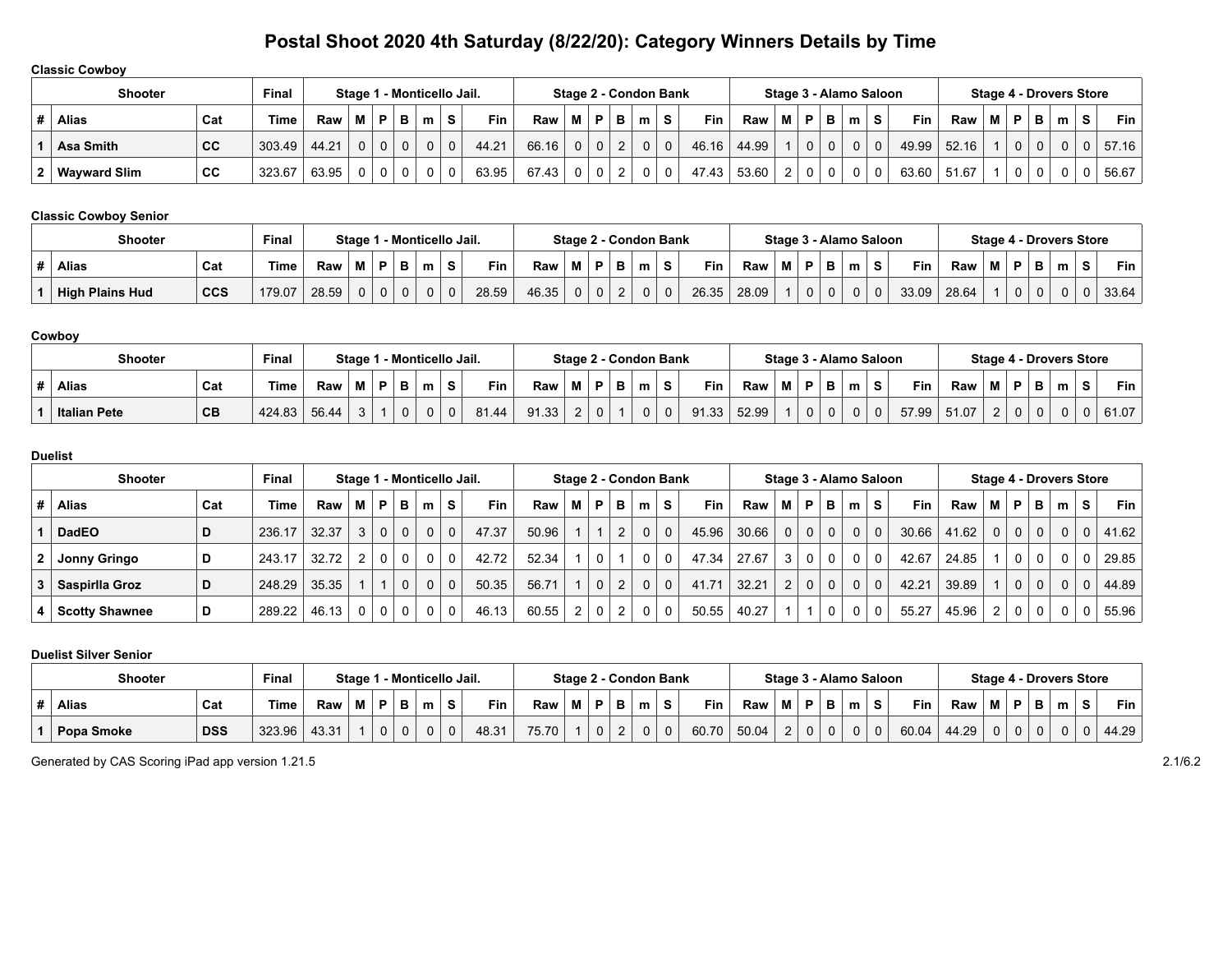## **Classic Cowboy**

|   | <b>Shooter</b>      |     |       |   |          |   |   |          | Stage 5 - Dewey Cattle/Livery Bar |       |   |          |   | Stage 6 - Feed Store |   |            |
|---|---------------------|-----|-------|---|----------|---|---|----------|-----------------------------------|-------|---|----------|---|----------------------|---|------------|
| # | <b>Alias</b>        | Cat | Raw   | М | P        | в | m | s        | Fin                               | Raw   | М | P        | в | m                    | S | <b>Fin</b> |
|   | Asa Smith           | СC  | 45.30 |   | $\Omega$ |   |   | $\Omega$ | 45.30                             | 40.67 | 4 | $\Omega$ |   |                      |   | 60.67      |
| 2 | <b>Wayward Slim</b> | СC  | 49.03 |   | $\Omega$ |   |   | 0        | 49.03                             | 37.99 |   |          |   |                      |   | 42.99      |

#### **Classic Cowboy Senior**

|   | <b>Shooter</b>         |            |       |          |   |   |          |            | Stage 5 - Dewey Cattle/Livery Bar |       |          |          |   | Stage 6 - Feed Store |          |            |
|---|------------------------|------------|-------|----------|---|---|----------|------------|-----------------------------------|-------|----------|----------|---|----------------------|----------|------------|
| # | Alias                  | Cat        | Raw   | M        | D | B | m        | $\epsilon$ | <b>Fin</b>                        | Raw   | M        | P        | B | m                    | <b>s</b> | <b>Fin</b> |
|   | <b>High Plains Hud</b> | <b>CCS</b> | 33.40 | $\Omega$ |   |   | $\Omega$ | $\Omega$   | 33.40                             | 24.00 | $\Omega$ | $\Omega$ |   |                      |          | 24.00      |

#### **Cowboy**

|   | <b>Shooter</b>      |     |       |   |          |   |   |            | Stage 5 - Dewey Cattle/Livery Bar |       |               |   |   | Stage 6 - Feed Store |          |       |
|---|---------------------|-----|-------|---|----------|---|---|------------|-----------------------------------|-------|---------------|---|---|----------------------|----------|-------|
| # | <b>Alias</b>        | Cat | Raw   | М | D.       | B | m | $\epsilon$ | <b>Fin</b>                        | Raw   | м             | D | в | m                    | <b>s</b> | Fin   |
|   | <b>Italian Pete</b> | CB  | 62.50 | ົ | $\Omega$ |   |   |            | 72.50                             | 50.50 | $\mathcal{P}$ |   |   | 0                    |          | 60.50 |

#### **Duelist**

|   | <b>Shooter</b>        |     |       |          |          |          |          |   | Stage 5 - Dewey Cattle/Livery Bar |       |          |          |          | Stage 6 - Feed Store |          |            |
|---|-----------------------|-----|-------|----------|----------|----------|----------|---|-----------------------------------|-------|----------|----------|----------|----------------------|----------|------------|
| # | Alias                 | Cat | Raw   | М        | P        | в        | m        | S | <b>Fin</b>                        | Raw   | М        | P        | в        | m                    | S        | <b>Fin</b> |
|   | <b>DadEO</b>          | D   | 36.55 | 1        | $\Omega$ | $\Omega$ | $\Omega$ | 0 | 41.55                             | 29.01 | $\Omega$ | $\Omega$ | $\Omega$ | $\Omega$             | $\Omega$ | 29.01      |
| 2 | <b>Jonny Gringo</b>   | D   | 32.33 | 1        | $\Omega$ | $\Omega$ | 0        | 0 | 37.33                             | 23.26 | 4        | $\Omega$ | 0        | 0                    | $\Omega$ | 43.26      |
| 3 | Saspirlla Groz        | D   | 34.25 | $\Omega$ | $\Omega$ | $\Omega$ | 0        | 0 | 34.25                             | 34.88 | $\Omega$ | $\Omega$ | $\Omega$ | $\Omega$             | $\Omega$ | 34.88      |
| 4 | <b>Scotty Shawnee</b> | D   | 46.77 | $\Omega$ | 0        | 0        | 0        | 0 | 46.77                             | 34.54 | 0        | $\Omega$ | 0        | 0                    | $\Omega$ | 34.54      |

#### **Duelist Silver Senior**

| <b>Shooter</b>    |            |       |        |   |   |   |           | Stage 5 - Dewey Cattle/Livery Bar |       |   |   |   | Stage 6 - Feed Store |   |       |
|-------------------|------------|-------|--------|---|---|---|-----------|-----------------------------------|-------|---|---|---|----------------------|---|-------|
| <b>Alias</b>      | Cat        | Raw   | М      | D | B | m | $\bullet$ | Fin                               | Raw   | м | D | в | m                    | S | Fin   |
| <b>Popa Smoke</b> | <b>DSS</b> | 38.66 | $\sim$ |   |   |   |           | 58.66                             | 36.96 | 3 |   |   |                      |   | 51.96 |

Generated by CAS Scoring iPad app version 1.21.5 2.2/6.2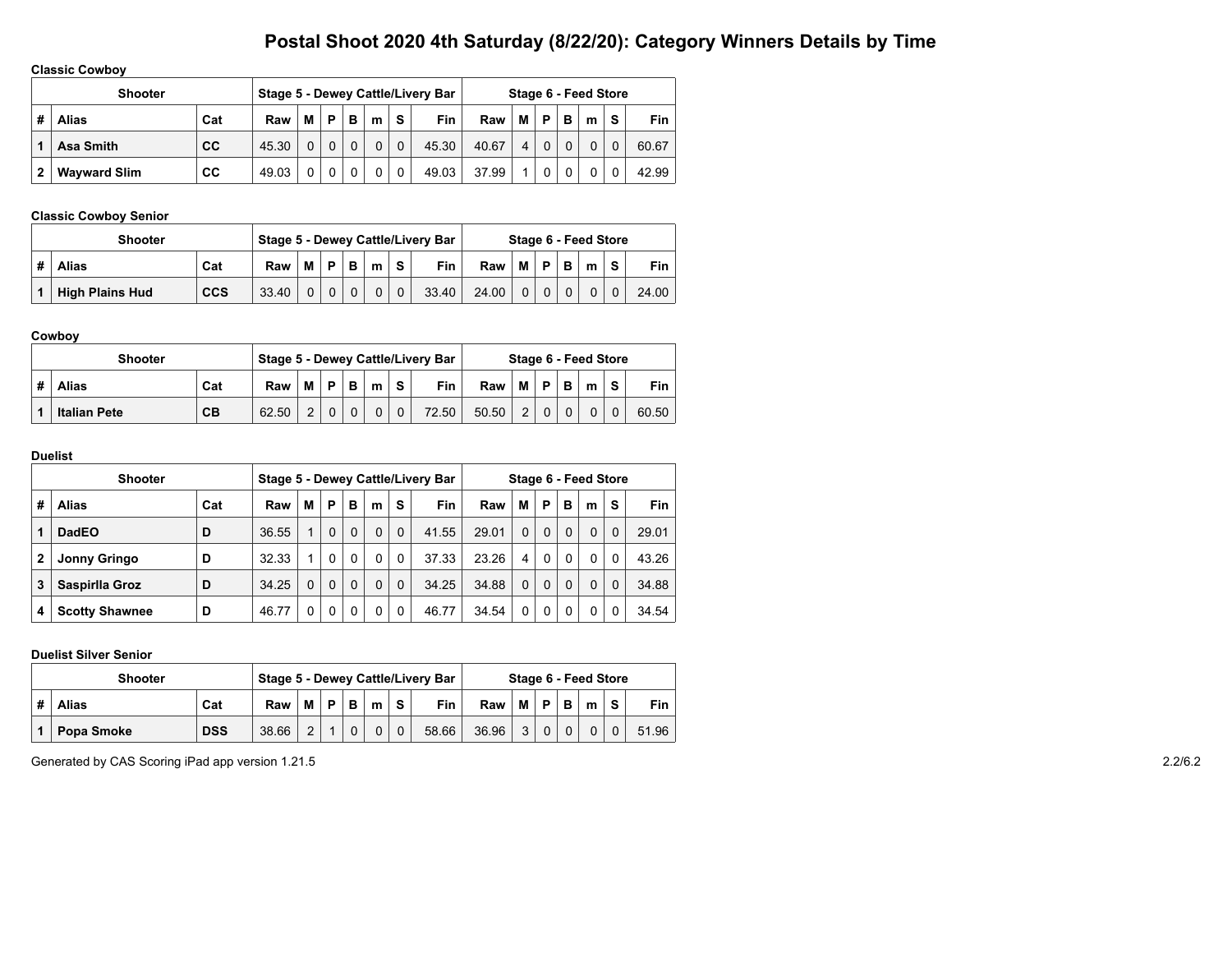### **El Patron (80 and up)**

|   | Shooter            |           | <b>Final</b> |       | Stage |              | - Monticello Jail. |   |       |       |   |   | Stage 2 - Condon Bank |    |            |       |   |  | Stage 3 - Alamo Saloon |    |            |       |   |     | Stage 4 - Drovers Store |   |       |
|---|--------------------|-----------|--------------|-------|-------|--------------|--------------------|---|-------|-------|---|---|-----------------------|----|------------|-------|---|--|------------------------|----|------------|-------|---|-----|-------------------------|---|-------|
| # | <b>Alias</b>       | Cat       | Time         | Raw   |       |              | m                  |   | Fin   | Raw   | M | D | m                     |    | <b>Fin</b> | Raw   | M |  | m                      | S. | <b>Fin</b> | Raw   | М | P I | m                       | s | Fin   |
|   | <b>Jerry Slick</b> | <b>GP</b> | 346.16       | 53.32 |       | $\mathbf{0}$ |                    | 0 | 68.32 | 89.41 |   |   |                       | 0. | 74.41      | 48.13 |   |  |                        |    | 63.13      | 42.20 |   | 0   | <sup>n</sup>            |   | 42.20 |

#### **Elder Statesman**

| <b>Shooter</b>       |     | <b>Final</b> |       |   |              |             | Stage 1 - Monticello Jail. |   |            |       |   |                |     | Stage 2 - Condon Bank |              |       |       |                |          |                | Stage 3 - Alamo Saloon |            |       |                |   |          | <b>Stage 4 - Drovers Store</b> |            |
|----------------------|-----|--------------|-------|---|--------------|-------------|----------------------------|---|------------|-------|---|----------------|-----|-----------------------|--------------|-------|-------|----------------|----------|----------------|------------------------|------------|-------|----------------|---|----------|--------------------------------|------------|
| Alias                | Cat | <b>Time</b>  | Raw   | M | . P '        | в           | m                          | S | <b>Fin</b> | Raw   | м | P.             | - 6 | m                     | S.           | Fin   | Raw   | M <sub>1</sub> | D        | в              | m                      | <b>Fin</b> | Raw   | M I            | D | в        | m                              | <b>Fin</b> |
| <b>Dusty Dust'em</b> | ES  | 244.33       | 36.89 |   | $\mathbf{0}$ | $\mathbf 0$ |                            | υ | 1.89       | 67.61 |   | $\overline{0}$ | 2   | 0                     | $\mathbf{0}$ | 47.61 | 32.99 | $\Omega$       | $\Omega$ | 0 <sup>1</sup> |                        | 42.99      | 34.06 | 0 <sup>1</sup> |   | $\Omega$ |                                | 34.06      |

## **Frontier Cartridge**

| <b>Shooter</b>  |           | <b>Final</b> |       |   |   |          | Stage 1 - Monticello Jail. |              |       |       |   |                |   |   | Stage 2 - Condon Bank |            |       |                |             |          | Stage 3 - Alamo Saloon |    |            |       |          |   |    |   | <b>Stage 4 - Drovers Store</b> |            |
|-----------------|-----------|--------------|-------|---|---|----------|----------------------------|--------------|-------|-------|---|----------------|---|---|-----------------------|------------|-------|----------------|-------------|----------|------------------------|----|------------|-------|----------|---|----|---|--------------------------------|------------|
| <b>Alias</b>    | Cat       | Time.        | Raw   | M | D | в        | m                          | S            | Fin   | Raw   | м | P              | в | m | s                     | <b>Fin</b> | Raw   | M              | P           | в        | m                      | S. | <b>Fin</b> | Raw   | M        | P | D. | m | S                              | <b>Fin</b> |
| <b>Red Slim</b> | <b>FC</b> | 242.06       | 39.31 |   |   | $\Omega$ |                            | $\mathbf{0}$ | 44.31 | 63.68 |   | $\overline{0}$ | ∠ |   |                       | 43.68      | 38.74 | 0 <sup>1</sup> | $\mathbf 0$ | $\Omega$ |                        |    | 38.74      | 40.95 |          | 0 |    |   |                                | 45.95      |
| Lakota T        | FC        | 281.48       | 55.88 |   |   |          |                            | $\mathbf 0$  | 65.88 | 66.14 |   | $\mathbf 0$    |   |   |                       | 46.14      | 40.21 |                |             |          |                        |    | 45.21      | 36.35 | $\Omega$ |   |    |   |                                | 36.35      |

## **Frontier Cartridge Duelist**

| <b>Shooter</b>             |            | <b>Final</b> |       |          |   |   | Stage 1 - Monticello Jail. |             |       |       |   |   |   |   | Stage 2 - Condon Bank |            |       |   |              |   | Stage 3 - Alamo Saloon |    |            |       |   |          |   | Stage 4 - Drovers Store |    |             |
|----------------------------|------------|--------------|-------|----------|---|---|----------------------------|-------------|-------|-------|---|---|---|---|-----------------------|------------|-------|---|--------------|---|------------------------|----|------------|-------|---|----------|---|-------------------------|----|-------------|
| <b>Alias</b>               | Cat        | <b>Time</b>  | Raw   |          | P | в | m                          | S.          | Fin   | Raw   | м | P | в | m | s                     | <b>Fin</b> | Raw   | м | P            | в | m                      | S. | <b>Fin</b> | Raw   | М | PI       | в | m                       | S. | Fin $\vert$ |
| <b>Three Shot Shamrock</b> | <b>FCD</b> | 207.49       | 33.88 | $\Omega$ | 0 |   |                            | $\mathbf 0$ | 33.88 | 62.46 |   | 0 |   |   | $\mathbf{0}$          | 42.46      | 32.36 |   | $\mathbf{0}$ |   | $\Omega$               |    | 37.36      | 32.71 | 0 | $\Omega$ |   |                         |    | 32.71       |
| <b>Abilene Slim</b>        | <b>FCD</b> | 330.18       | 44.81 |          |   |   |                            | 0           | 49.81 | 76.91 |   |   |   |   | 0                     | 91.91      | 42.52 |   | 0            |   |                        |    | 47.52      | 39.11 |   | 0        |   |                         |    | 44.11       |

#### **Frontier Cartridge Duelist Silver Senior**

| <b>Shooter</b> | <b>Final</b> |             | Staɑe 1 |          | 1 - Monticello Jail. |   |             |       |       |                    |                | Stage 2 - Condon Bank |             |       |       |   |   | Stage 3 - Alamo Saloon |  |       |       |   |    | Stage 4 - Drovers Store |   |            |
|----------------|--------------|-------------|---------|----------|----------------------|---|-------------|-------|-------|--------------------|----------------|-----------------------|-------------|-------|-------|---|---|------------------------|--|-------|-------|---|----|-------------------------|---|------------|
| <b>Alias</b>   | Cat          | <b>Time</b> | Raw     | M        |                      | m | s           | Fin   | Raw   | М                  | D.             | m                     | s           | Fin   | Raw   | Þ | в | m                      |  | Fin   | Raw   | M | в. | в                       | m | <b>Fin</b> |
| Doc Dag        | <b>FCDSS</b> | 382.32      | 56.04   | <u>_</u> | $\Omega$             |   | $\mathbf 0$ | 66.04 | 90.23 | $\sim$<br><u>.</u> | $\overline{0}$ | $\Omega$              | $\sim$<br>v | 80.23 | 51.46 |   |   |                        |  | 66.46 | 58.77 |   |    | $\Omega$                |   | 63.77      |

Generated by CAS Scoring iPad app version 1.21.5 3.1/6.2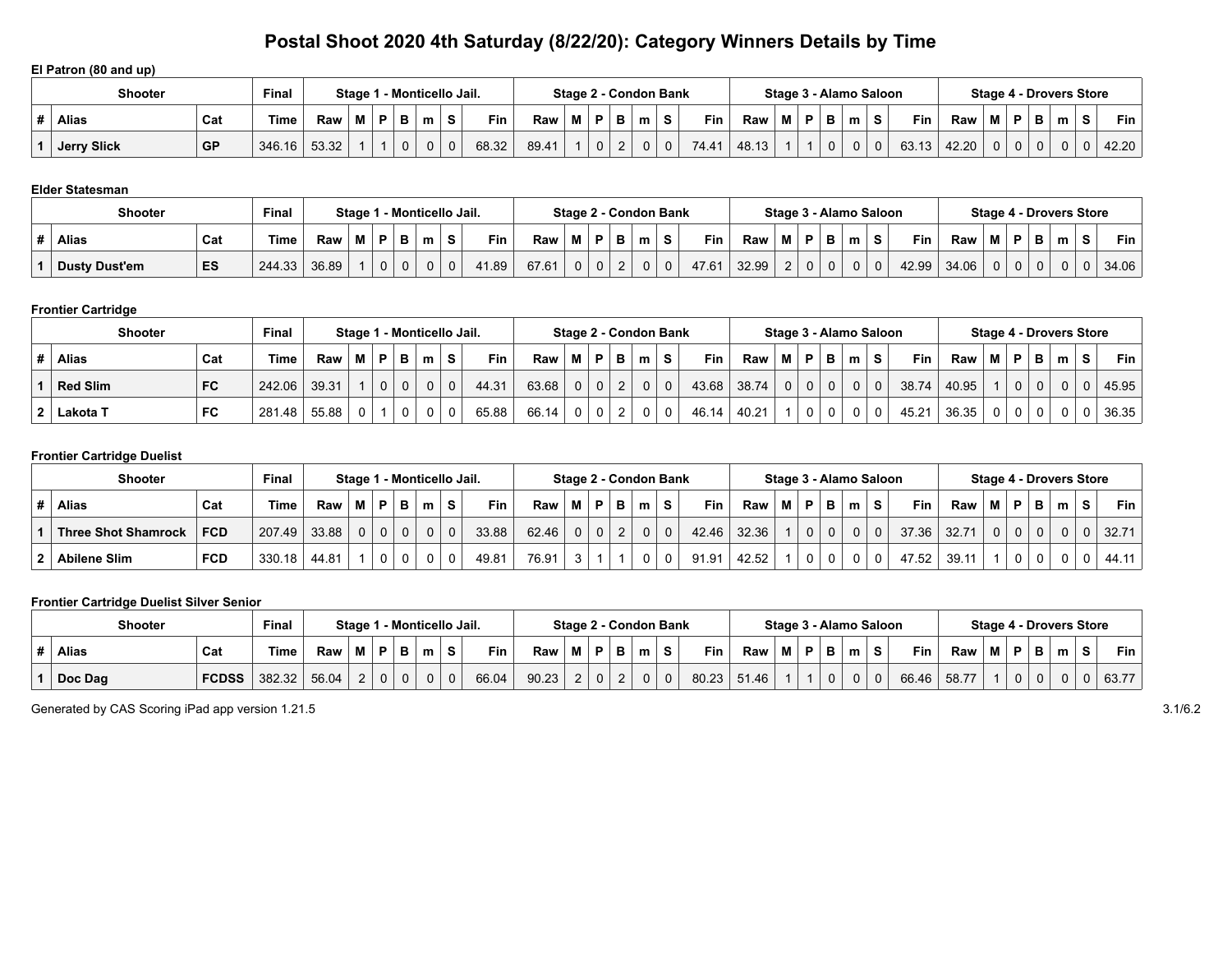## **El Patron (80 and up)**

|   | <b>Shooter</b>     |           |       |   |          |          |   |             | Stage 5 - Dewey Cattle/Livery Bar |       |     |          |          | Stage 6 - Feed Store |   |       |
|---|--------------------|-----------|-------|---|----------|----------|---|-------------|-----------------------------------|-------|-----|----------|----------|----------------------|---|-------|
| # | <b>Alias</b>       | Cat       | Raw   | М | D        | в        | m | S.          | <b>Fin</b>                        | Raw   | M I | <b>P</b> | в        | m                    | S | Fin   |
|   | <b>Jerry Slick</b> | <b>GP</b> | 43.84 |   | $\Omega$ | $\Omega$ |   | $\mathbf 0$ | 48.84                             | 39.26 | 2   |          | $\Omega$ |                      |   | 49.26 |

#### **Elder Statesman**

| <b>Shooter</b>             |       |   |   |   |   |          | Stage 5 - Dewey Cattle/Livery Bar |       |   |   |   | Stage 6 - Feed Store |   |            |
|----------------------------|-------|---|---|---|---|----------|-----------------------------------|-------|---|---|---|----------------------|---|------------|
| #<br><b>Alias</b><br>Cat   | Raw   | М | D | B | m | c        | Fin                               | Raw   | М | D | B | m                    | S | <b>Fin</b> |
| ES<br><b>Dusty Dust'em</b> | 37.60 |   |   |   |   | $\Omega$ | 42.60                             | 30.18 |   |   |   |                      |   | 35.18      |

## **Frontier Cartridge**

|   | <b>Shooter</b>  |           |       |          |          |          |          |          | Stage 5 - Dewey Cattle/Livery Bar |       |          |   |          | Stage 6 - Feed Store |          |       |
|---|-----------------|-----------|-------|----------|----------|----------|----------|----------|-----------------------------------|-------|----------|---|----------|----------------------|----------|-------|
| # | <b>Alias</b>    | Cat       | Raw   | М        | <b>D</b> | в        | m        | S.       | Fin                               | Raw   | М        | P | B        | m                    | <b>s</b> | Fin   |
|   | <b>Red Slim</b> | <b>FC</b> | 38.35 | $\Omega$ | $\Omega$ | $\Omega$ | $\Omega$ | $\Omega$ | 38.35                             | 31.03 | $\Omega$ |   | $\Omega$ | 0                    |          | 31.03 |
|   | Lakota T        | FC        | 42.56 | 2        |          |          |          | 0        | 52.56                             | 30.34 |          |   | 0        | 0                    |          | 35.34 |

#### **Frontier Cartridge Duelist**

|   | <b>Shooter</b>             |            |       |   |   |   |          |          | Stage 5 - Dewey Cattle/Livery Bar |       |          |   |   | Stage 6 - Feed Store |   |            |
|---|----------------------------|------------|-------|---|---|---|----------|----------|-----------------------------------|-------|----------|---|---|----------------------|---|------------|
| # | <b>Alias</b>               | Cat        | Raw   | М | P | в | m        | S.       | <b>Fin</b>                        | Raw   | м        | P | B | m                    | s | <b>Fin</b> |
|   | <b>Three Shot Shamrock</b> | <b>FCD</b> | 32.82 |   |   |   | $\Omega$ | $\Omega$ | 32.82                             | 28.26 | $\Omega$ |   |   | $\Omega$             |   | 28.26      |
|   | <b>Abilene Slim</b>        | <b>FCD</b> | 4145  |   |   |   | 0        |          | 41.45                             | 40.38 | 3        |   |   |                      |   | 55.38      |

#### **Frontier Cartridge Duelist Silver Senior**

|   | <b>Shooter</b> |              |       |   |          |          |          |                | Stage 5 - Dewey Cattle/Livery Bar |       |           |  | Stage 6 - Feed Store |   |       |
|---|----------------|--------------|-------|---|----------|----------|----------|----------------|-----------------------------------|-------|-----------|--|----------------------|---|-------|
| # | <b>Alias</b>   | Cat          | Raw   | M | P.       | B        | m        | $\epsilon$     | <b>Fin</b>                        | Raw   | $M$ P $B$ |  | m                    | S | Fin   |
|   | Doc Dag        | <b>FCDSS</b> | 57.57 | 0 | $\Omega$ | $\Omega$ | $\Omega$ | 0 <sup>1</sup> | 57.57                             | 43.25 |           |  |                      |   | 48.25 |

Generated by CAS Scoring iPad app version 1.21.5 3.2/6.2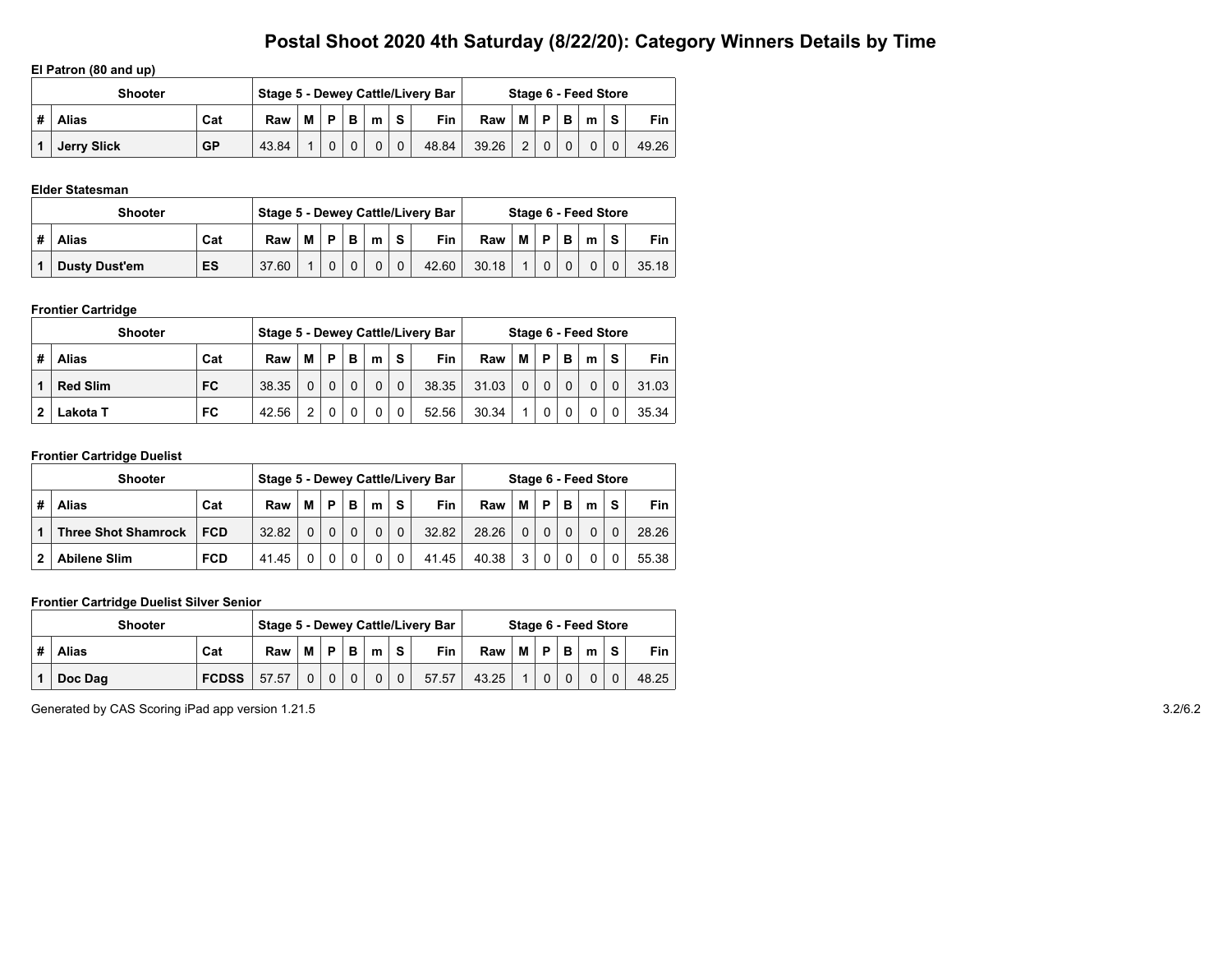#### **Frontiersman**

|   | <b>Shooter</b>           | <b>Final</b> |        | Stage |  |   |   | - Monticello Jail. |        |        |   | Stage 2 - Condon Bank |   |        |       |   |              | Stage 3 - Alamo Saloon |   |   |       |       |   | Stage 4 - Drovers Store |   |   |             |
|---|--------------------------|--------------|--------|-------|--|---|---|--------------------|--------|--------|---|-----------------------|---|--------|-------|---|--------------|------------------------|---|---|-------|-------|---|-------------------------|---|---|-------------|
| # | <b>Alias</b>             | Cat          | Time   | Raw   |  | D |   | m                  | Fin    | Raw    | M | в.                    | m | Fin    | Raw   | м | в.           |                        | m | s | Fin   | Raw   | M | в.                      | m | s | Fin $\vert$ |
|   | <b>Presque Isle Bill</b> |              | 597.64 | 82.43 |  |   | υ |                    | 102.43 | 117.88 |   |                       |   | 112.88 | 70.32 |   | $\mathbf{0}$ | 0                      |   | 0 | 70.32 | 74.78 |   | 0                       |   |   | 79.78       |

## **Ladies B Western Senior**

| <b>Shooter</b>      |             | <b>Final</b> |       | Stage 1 |  | 1 - Monticello Jail. |   |       |       |          | Stage 2 - Condon Bank |          |   |       |       |   |          |         |   | Stage 3 - Alamo Saloon |       |       |          |   | <b>Stage 4 - Drovers Store</b> |            |
|---------------------|-------------|--------------|-------|---------|--|----------------------|---|-------|-------|----------|-----------------------|----------|---|-------|-------|---|----------|---------|---|------------------------|-------|-------|----------|---|--------------------------------|------------|
| Alias               | Cat         | ™e           | Raw   | M       |  | m                    | s | Fin   | Raw   | Þ        |                       | m        | s | Fin   | Raw   |   | Þ        | D.<br>D | m |                        | Fin   | Raw   | Ð        | P | m                              | <b>Fin</b> |
| <b>Wichita Rose</b> | <b>LBWS</b> | 408.19       | 79.62 |         |  |                      | 0 | 94.62 | 79.47 | $\Omega$ |                       | $\Omega$ | 0 | 69.47 | 54.73 | 0 | $\Omega$ |         |   |                        | 54.73 | 48.98 | $\Omega$ |   |                                | 58.98      |

## **Ladies Gunfighter**

| <b>Shooter</b>           | Final |        |       |   |  |   | Stage 1 - Monticello Jail. |       | Stage 2 - Condon Bank |  |             |                |   |              |       |       |   | Stage 3 - Alamo Saloon |   |            |       |   |   |          | <b>Stage 4 - Drovers Store</b> |  |       |
|--------------------------|-------|--------|-------|---|--|---|----------------------------|-------|-----------------------|--|-------------|----------------|---|--------------|-------|-------|---|------------------------|---|------------|-------|---|---|----------|--------------------------------|--|-------|
| Alias                    | Cat   | Time   | Raw   | M |  | m | s                          | Fin   | Raw                   |  | P.          |                | m | s            | Fin   | Raw   | в | - 6<br>D               | m | <b>Fin</b> | Raw   | М | Ð | в.       | m                              |  | Fin   |
| <b>Bertie Winchester</b> | LG    | 254.33 | 27.39 |   |  | υ | 0                          | 42.39 | 64.88                 |  | $\mathbf 0$ | $\overline{0}$ | 0 | $\mathbf{0}$ | 74.88 | 26.87 | 0 | 0                      |   | 31.87      | 25.57 |   |   | $\Omega$ |                                |  | 30.57 |

## **Lady B-Western**

| <b>Shooter</b> |            | <b>Final</b> |       | Staɑe 1 |   |   |             | 1 - Monticello Jail. |       |  |   | Stage 2 - Condon Bank |   |            |       |             | Stage 3 - Alamo Saloon |   |            |       |          |    |   | Stage 4 - Drovers Store |   |       |
|----------------|------------|--------------|-------|---------|---|---|-------------|----------------------|-------|--|---|-----------------------|---|------------|-------|-------------|------------------------|---|------------|-------|----------|----|---|-------------------------|---|-------|
| <b>Alias</b>   | Cat        | <b>Time</b>  | Raw   |         | в | m | S           | <b>Fin</b>           | Raw   |  | - | m                     | s | <b>Fin</b> | Raw   | D.          | m                      | s | <b>Fin</b> | Raw   |          | D. |   | m                       | s | Fin   |
| K-Iyn Wolf     | <b>BWL</b> | 256.13       | 41.36 |         |   | u | $\mathbf 0$ | 56.36                | 60.57 |  |   |                       | 0 | 40.57      | 33.07 | $\mathbf 0$ | 0                      | 0 | 33.07      | 37.58 | <u>.</u> | 0  | U |                         |   | 47.58 |

#### **Lady Silver Senior**

| <b>Shooter</b> |            | <b>Final</b> |       |   |   |   | Stage 1 - Monticello Jail. |   |            |       |   |             |   | Stage 2 - Condon Bank |       |       |   |    | Stage 3 - Alamo Saloon |          |       |       |   |   |   |   | <b>Stage 4 - Drovers Store</b> |       |
|----------------|------------|--------------|-------|---|---|---|----------------------------|---|------------|-------|---|-------------|---|-----------------------|-------|-------|---|----|------------------------|----------|-------|-------|---|---|---|---|--------------------------------|-------|
| <b>Alias</b>   | Cat        | Time         | Raw   | М |   | в | m                          | s | <b>Fin</b> | Raw   | М | D.          | m | S.                    | Fin   | Raw   | M | P. | m                      |          | Fin   | Raw   | M | P |   | m | s                              | Fin   |
| Cooncan        | <b>LSS</b> | 149.00       | 27.88 | 0 | 0 |   |                            | 0 | 27.88      | 44.41 |   | $\mathbf 0$ |   |                       | 29.41 | 22.35 |   |    |                        | $\Omega$ | 22.35 | 23.22 |   | 0 | v |   | 0                              | 23.22 |

## **Lady Wrangler (36 and up)**

| <b>Shooter</b>   |             | <b>Final</b> |       |                | Stage 1 - Monticello Jail. |   |       |       |   |          | Stage 2 - Condon Bank |                |            |       |   |          |   | Stage 3 - Alamo Saloon |    |       |       |   |          | Stage 4 - Drovers Store |   |            |
|------------------|-------------|--------------|-------|----------------|----------------------------|---|-------|-------|---|----------|-----------------------|----------------|------------|-------|---|----------|---|------------------------|----|-------|-------|---|----------|-------------------------|---|------------|
| <b>Alias</b>     | Cat         | <b>Time</b>  | Raw   | M I            | P.                         | m | Fin   | Raw   | M | P.       | m                     |                | <b>Fin</b> | Raw   | M | D        | в | m                      | S. | Fin   | Raw   | м | P.       | m                       | e | <b>Fin</b> |
| <b>No H Sara</b> | <b>LWRA</b> | 208.38       | 30.36 | 0 <sup>1</sup> |                            |   | 30.36 | 50.60 |   | $\Omega$ | 0                     | 0 <sup>1</sup> | 30.60      | 27.60 |   | $\Omega$ |   | $\Omega$               |    | 27.60 | 33.69 |   | $\Omega$ |                         |   | 48.69      |

Generated by CAS Scoring iPad app version 1.21.5 4.1/6.2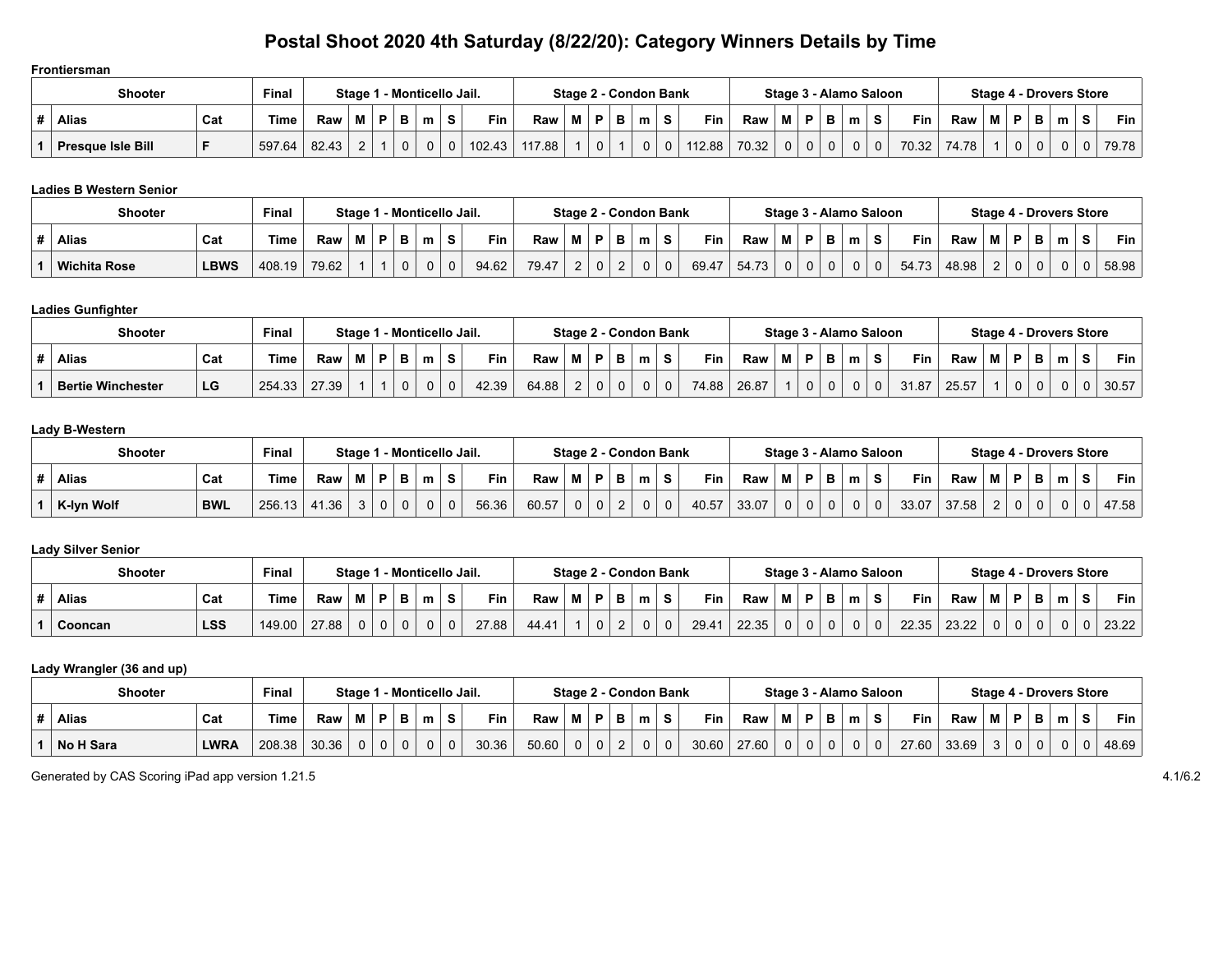**Frontiersman**

| <b>Shooter</b>           |     |       |   |   |   |   |    | Stage 5 - Dewey Cattle/Livery Bar |     |           |                |   | Stage 6 - Feed Store |          |                 |
|--------------------------|-----|-------|---|---|---|---|----|-----------------------------------|-----|-----------|----------------|---|----------------------|----------|-----------------|
| <b>Alias</b>             | Cat | Raw   | М | D | в | m | S. | <b>Fin</b>                        | Raw | <b>MP</b> |                | B | m                    | <b>S</b> | <b>Fin</b>      |
| <b>Presque Isle Bill</b> | Е   | 95.19 |   |   |   |   |    | $ 0 $ 115.19 112.04               |     |           | $\overline{0}$ |   | 0 <sup>1</sup>       |          | $0 \mid 117.04$ |

### **Ladies B Western Senior**

|   | <b>Shooter</b>      |             |       |   |   |   |   |          | Stage 5 - Dewey Cattle/Livery Bar |       |   |   |   | Stage 6 - Feed Store |   |       |
|---|---------------------|-------------|-------|---|---|---|---|----------|-----------------------------------|-------|---|---|---|----------------------|---|-------|
| # | <b>Alias</b>        | Cat         | Raw   | M | D | B | m | S        | Fin                               | Raw   | м | P | B | m                    | S | Fin   |
|   | <b>Wichita Rose</b> | <b>LBWS</b> | 54.58 |   |   |   |   | $\Omega$ | 64.58                             | 45.81 | 4 |   |   |                      |   | 65.81 |

## **Ladies Gunfighter**

| <b>Shooter</b>           |     |       |   |    |    |          |            | Stage 5 - Dewey Cattle/Livery Bar |       |               |   |   | Stage 6 - Feed Store |   |       |
|--------------------------|-----|-------|---|----|----|----------|------------|-----------------------------------|-------|---------------|---|---|----------------------|---|-------|
| <b>Alias</b>             | Cat | Raw   | M | D. | B. | m        | $\epsilon$ | <b>Fin</b>                        | Raw   | М             | P | B | m                    | S | Fin   |
| <b>Bertie Winchester</b> | LG  | 33.94 |   | 0  |    | $\Omega$ |            | 38.94                             | 25.68 | $\mathcal{P}$ |   |   |                      |   | 35.68 |

## **Lady B-Western**

| <b>Shooter</b> |            |       |          |          |          |          |                | Stage 5 - Dewey Cattle/Livery Bar |       |   |          |   | Stage 6 - Feed Store |          |       |
|----------------|------------|-------|----------|----------|----------|----------|----------------|-----------------------------------|-------|---|----------|---|----------------------|----------|-------|
| Alias          | Cat        | Raw   | м        | D.       | в        | m        | $\epsilon$     | <b>Fin</b>                        | Raw   | м | P        | в | m                    | <b>s</b> | Fin   |
| K-Ivn Wolf     | <b>BWL</b> | 39.48 | $\Omega$ | $\Omega$ | $\Omega$ | $\Omega$ | $\overline{0}$ | 39.48                             | 29.07 | 2 | $\Omega$ |   | 0                    |          | 39.07 |

#### **Lady Silver Senior**

|   | <b>Shooter</b> |            |       |   |    |   |          |            | Stage 5 - Dewey Cattle/Livery Bar |       |          |   |   | Stage 6 - Feed Store |   |       |
|---|----------------|------------|-------|---|----|---|----------|------------|-----------------------------------|-------|----------|---|---|----------------------|---|-------|
| # | <b>Alias</b>   | Cat        | Raw   | м | D. | в | m        | $\epsilon$ | <b>Fin</b>                        | Raw   | M        | D | в | m                    | S | Fin   |
|   | Cooncan        | <b>LSS</b> | 25.21 |   |    |   | $\Omega$ | $\Omega$   | 25.21                             | 20.93 | $\Omega$ |   |   | O.                   |   | 20.93 |

## **Lady Wrangler (36 and up)**

|   | <b>Shooter</b>   |             |       |   |          |   |          |          | Stage 5 - Dewey Cattle/Livery Bar |       |   |   |   | Stage 6 - Feed Store |          |       |
|---|------------------|-------------|-------|---|----------|---|----------|----------|-----------------------------------|-------|---|---|---|----------------------|----------|-------|
| # | <b>Alias</b>     | Cat         | Raw   | M | D        | B | m        | S.       | Fin                               | Raw   | M | P | B | m                    | <b>s</b> | Fin   |
|   | <b>No H Sara</b> | <b>LWRA</b> | 32.75 |   | $\Omega$ |   | $\Omega$ | $\Omega$ | 37.75                             | 28.38 |   |   |   |                      |          | 33.38 |

Generated by CAS Scoring iPad app version 1.21.5 4.2/6.2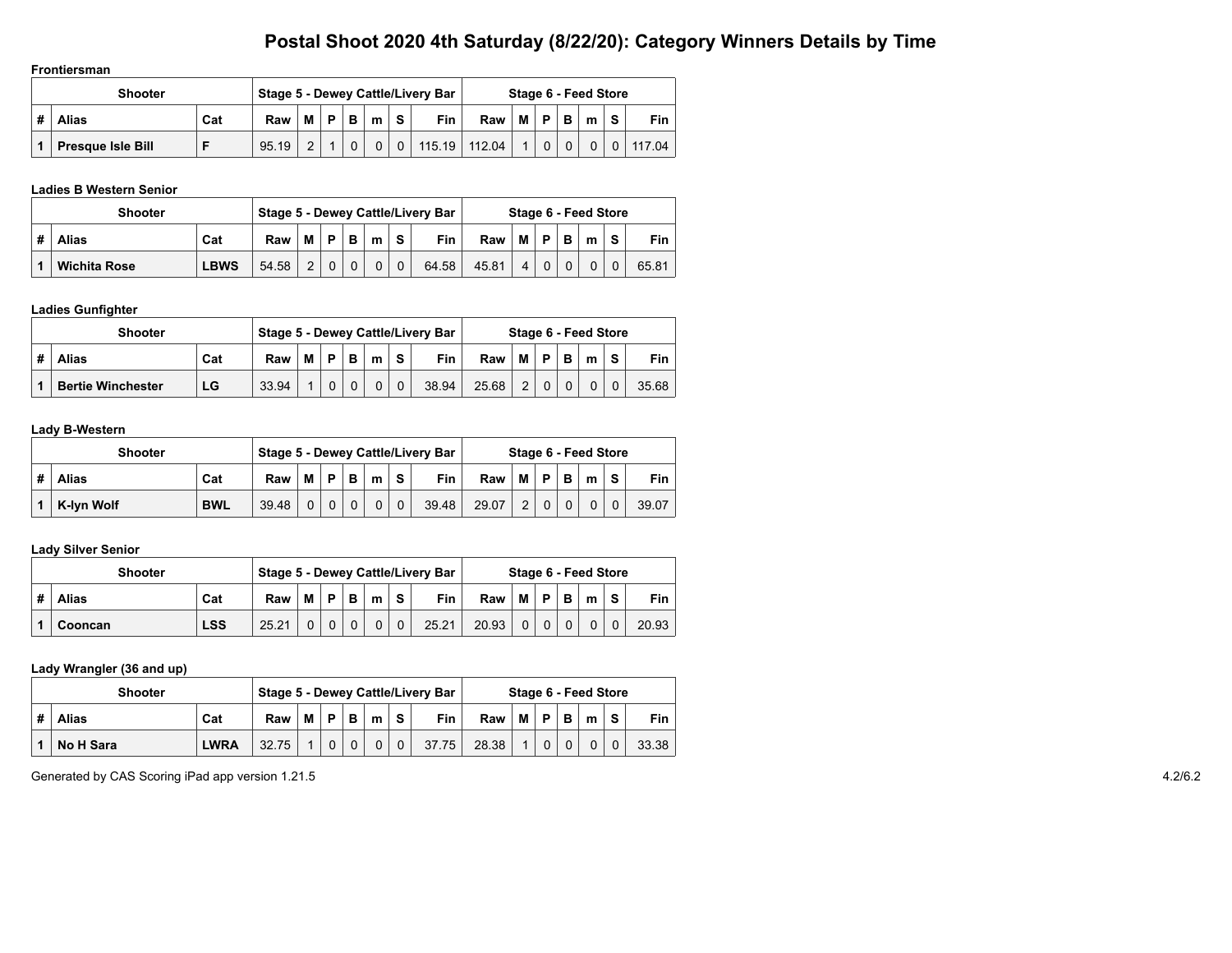| <b>Senior</b>              |                            |        |                       |          |   |          |   |             |            |        |                |              |                |                        |              |            |       |                |                |                                |              |                |            |       |             |                |          |                |          |       |
|----------------------------|----------------------------|--------|-----------------------|----------|---|----------|---|-------------|------------|--------|----------------|--------------|----------------|------------------------|--------------|------------|-------|----------------|----------------|--------------------------------|--------------|----------------|------------|-------|-------------|----------------|----------|----------------|----------|-------|
| <b>Shooter</b>             | Stage 1 - Monticello Jail. |        | Stage 2 - Condon Bank |          |   |          |   |             |            |        |                |              |                | Stage 3 - Alamo Saloon |              |            |       |                |                | <b>Stage 4 - Drovers Store</b> |              |                |            |       |             |                |          |                |          |       |
| Alias                      | Cat                        | Time   | Raw                   | м        | P | в        | m | S.          | <b>Fin</b> | Raw    | м              | P            | в              | m                      | S.           | <b>Fin</b> | Raw   | м              | P              | в                              | m            | S.             | <b>Fin</b> | Raw   | м           | P              | в        | m              | S.       | Fin   |
| <b>Two Shoots</b>          | S                          | 180.33 | 27.14                 | $\Omega$ | 0 | $\Omega$ | 0 | $\Omega$    | 27.14      | 47.29  | 2 <sup>1</sup> | $\mathbf{0}$ | $\overline{2}$ | $\mathbf{0}$           | $\Omega$     | 37.29      | 28.09 | $\Omega$       | $\overline{0}$ | $\mathbf{0}$                   | $\mathbf{0}$ | 0 <sup>1</sup> | 28.09      | 28.59 | $\Omega$    | $\Omega$       | $\Omega$ | $\overline{0}$ | $\Omega$ | 28.59 |
| $2  $ Dr. O R Vet          | S                          | 283.13 | 45.92                 | $\Omega$ | 0 | $\Omega$ | 0 | $\mathbf 0$ | 45.92      | 70.62  | 0              | $\Omega$     |                | 0                      | $\mathbf 0$  | 60.62      | 37.67 | $\Omega$       | $\mathbf 0$    | $\mathbf 0$                    | $\Omega$     | $\Omega$       | 37.67      | 55.42 | $\mathbf 0$ | $\mathbf{0}$   | 0        | $\Omega$       | $\Omega$ | 55.42 |
| <b>Black Knight Streak</b> | S                          | 417.29 | 64.17                 | 2        |   | $\Omega$ | 0 | $\Omega$    | 74.17      | 90.58  | 0              | $\Omega$     | $\overline{2}$ | $\Omega$               | $\mathbf{0}$ | 70.58      | 56.57 | $\overline{2}$ | $\overline{0}$ | $\mathbf 0$                    | $\Omega$     | $\Omega$       | 66.57      | 60.17 |             | $\mathbf 0$    | $\Omega$ | $\mathbf{0}$   | $\Omega$ | 65.17 |
| OZARK KID                  | S                          | 621.21 | 86.08                 |          |   | $\Omega$ | 0 | 0           | 91.08      | 120.09 |                |              |                | $\mathbf{0}$           | $\mathbf 0$  | 140.09     | 63.13 | 3              | $\mathbf 0$    | $\mathbf 0$                    | $\Omega$     | 0 <sup>1</sup> | 78.13      | 71.19 | 4           | $\overline{0}$ | 0        | $\Omega$       | $\Omega$ | 91.19 |

## **Senior Duelist (60 and up)**

| <b>Shooter</b>       |           | Final  |       | Staɑe 1 |   | 1 - Monticello Jail. |   |       |       |   |    | Stage 2 - Condon Bank |              |       |       |   |   |             |   | Stage 3 - Alamo Saloon |       |       |   |             |             |   | <b>Stage 4 - Drovers Store</b> |            |
|----------------------|-----------|--------|-------|---------|---|----------------------|---|-------|-------|---|----|-----------------------|--------------|-------|-------|---|---|-------------|---|------------------------|-------|-------|---|-------------|-------------|---|--------------------------------|------------|
| Alias                | Cat       | Time   | Raw   | М       |   | m                    | s | Fin   | Raw   | M | в. | m                     | s            | Fin   | Raw   | М | P |             | m | S.                     | Fin   | Raw   | М | P           | - -<br>P    | m | s                              | <b>Fin</b> |
| <b>Tucson Breeze</b> | <b>SD</b> | 301.13 | 41.52 |         | 0 |                      | 0 | 46.52 | 75.25 |   |    |                       | $\mathbf{0}$ | 75.25 | 40.34 |   | 0 | $\mathbf 0$ |   | $\Omega$               | 45.34 | 40.82 |   | $\mathbf 0$ | $\mathbf 0$ |   | 0                              | 40.82      |

#### **Silver Senior**

| <b>Shooter</b> |     | <b>Final</b> |       | Stage 1 |  | l - Monticello Jail. |   |            |       | Stage 2 - Condon Bank |    |   |   |       |       |   |             |   | Stage 3 - Alamo Saloon |   |      |       |     |             |        |   | <b>Stage 4 - Drovers Store</b> |       |
|----------------|-----|--------------|-------|---------|--|----------------------|---|------------|-------|-----------------------|----|---|---|-------|-------|---|-------------|---|------------------------|---|------|-------|-----|-------------|--------|---|--------------------------------|-------|
| <b>Alias</b>   | Cat | 'ime         | Raw   | M       |  | $\sim$               | s | <b>Fin</b> | Raw   | М                     | в. | m | s | Fin   | Raw   | м | Þ           | P | m                      | s | Fin  | Raw   | IVI | Þ           | Р<br>D | m | e                              | Fin   |
| Cowboy Jake    | SS  | 291.97       | 37.73 | 0       |  |                      | 0 | 37.        | 65.81 |                       |    |   | v | 70.81 | 36.70 |   | $\sim$<br>ν |   |                        |   | 1.70 | 40.45 |     | $\mathbf 0$ |        |   |                                | 45.45 |

## **Silver Senior Frontier Cartridge Gunfighter (65 and up)**

| <b>Shooter</b>         |             | <b>Final</b> |       | Staɑe 1 |   | 1 - Monticello Jail. |              |            |       |   |    | Stage 2 - Condon Bank |              |       |       |   |   | Stage 3 - Alamo Saloon |   |          |       |       |   |   |    | <b>Stage 4 - Drovers Store</b> |   |       |
|------------------------|-------------|--------------|-------|---------|---|----------------------|--------------|------------|-------|---|----|-----------------------|--------------|-------|-------|---|---|------------------------|---|----------|-------|-------|---|---|----|--------------------------------|---|-------|
| <b>Alias</b>           | Cat         | <b>Time</b>  | Raw   |         | Ð | m                    | s            | <b>Fin</b> | Raw   | M | в. | m                     | <b>S</b>     | Fin   | Raw   | м | P |                        | m |          | Fin   | Raw   | м | P |    | m                              | P | Fin.  |
| <b>Skillet Johnson</b> | <b>SSFG</b> | 274.44       | 42.49 |         |   |                      | $\mathbf{0}$ | 47.49      | 63.17 |   |    |                       | $\mathbf{0}$ | 13 17 | 52.61 | ັ |   |                        |   | $\Omega$ | 52.61 | 40.88 | 0 |   | O. |                                |   | 40.88 |

#### **Wrangler**

| <b>Shooter</b>             |     | Final       |       |          |                |   | Stage 1 - Monticello Jail. |            |                                |              |   | Stage 2 - Condon Bank |          |            |       |                |                |                | Stage 3 - Alamo Saloon |                |            |       | Stage 4 - Drovers Store |              |             |   |                |       |
|----------------------------|-----|-------------|-------|----------|----------------|---|----------------------------|------------|--------------------------------|--------------|---|-----------------------|----------|------------|-------|----------------|----------------|----------------|------------------------|----------------|------------|-------|-------------------------|--------------|-------------|---|----------------|-------|
| <b>Alias</b>               | Cat | <b>Time</b> | Raw   | M        | P.             | в | $m_{\theta}$               | <b>Fin</b> | $\mathsf{Raw} \mid \mathsf{M}$ | P.           | в | m                     | s        | <b>Fin</b> | Raw   |                | . M   P        | в.             | m                      | S.             | <b>Fin</b> | Raw   | м                       | <b>P</b>     | в.          | m | S.             | Fin   |
| <b>Outlaw Joe C. Pails</b> | W   | 206.19      | 34.98 | $\Omega$ | 0 <sup>1</sup> |   |                            | 34.98      | 46.48                          | $\Omega$     |   | $\mathbf{0}$          | $\Omega$ | 26.48      | 26.32 | 0 <sup>1</sup> | $\overline{0}$ | 0 <sup>1</sup> | $\Omega$               | 0 <sup>1</sup> | 26.32      | 34.98 |                         | $\mathbf{0}$ | $\mathbf 0$ |   | 0 <sup>1</sup> | 39.98 |
| Dodge City Disorderly      | W   | 226.18      | 29.43 |          |                |   |                            | 39.43      | 52.38                          | $\mathbf{0}$ |   | $\Omega$              | 0        | 37.38      | 26.86 |                | $\mathbf 0$    | $\mathbf 0$    |                        | 0 <sup>1</sup> | 46.86      | 29.37 |                         | $\Omega$     |             |   | 0 <sup>1</sup> | 29.37 |

Generated by CAS Scoring iPad app version 1.21.5 5.1/6.2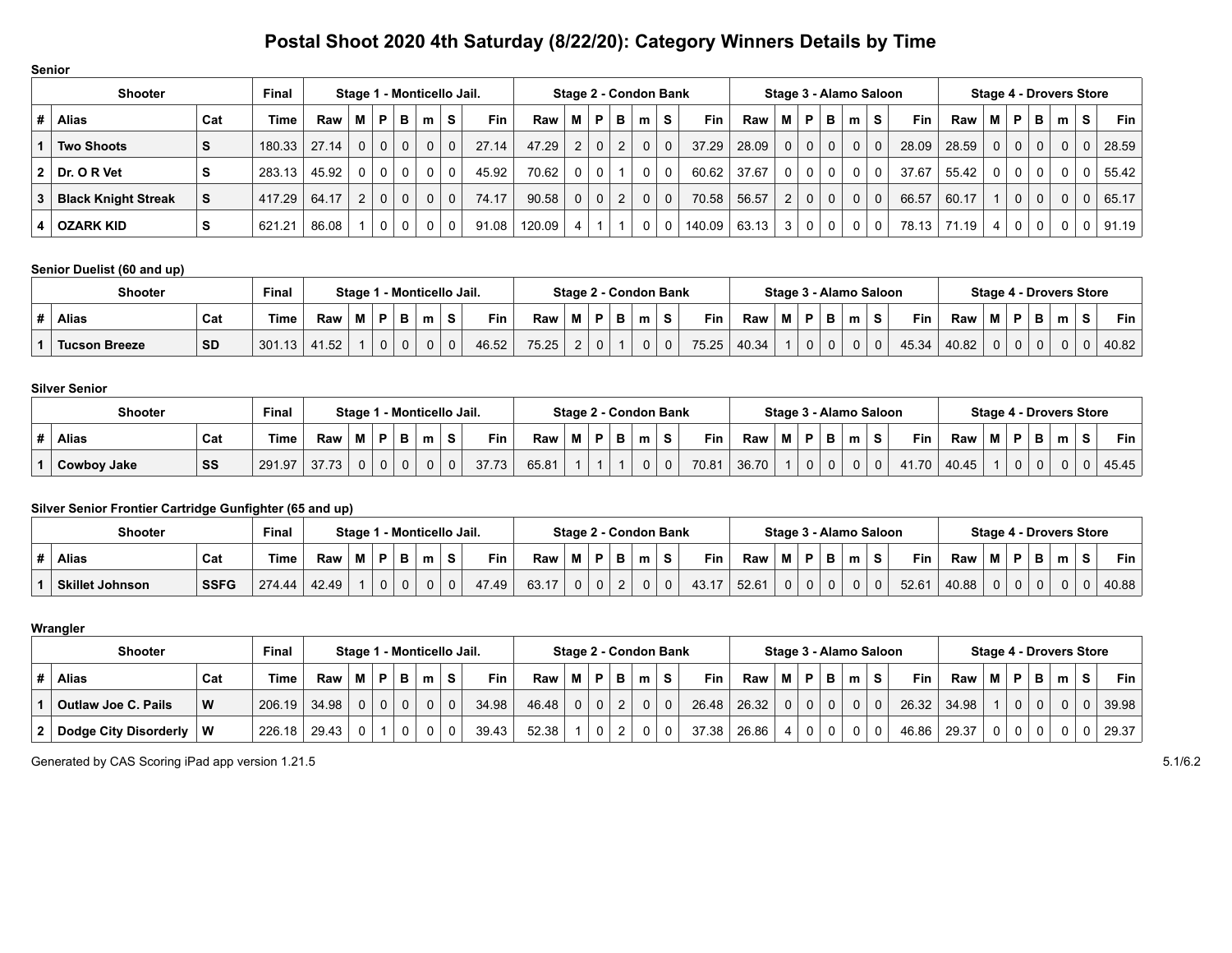|   | <b>Senior</b>              |     |       |   |          |          |              |          |                                   |       |              |              |              |                      |          |       |
|---|----------------------------|-----|-------|---|----------|----------|--------------|----------|-----------------------------------|-------|--------------|--------------|--------------|----------------------|----------|-------|
|   | <b>Shooter</b>             |     |       |   |          |          |              |          | Stage 5 - Dewey Cattle/Livery Bar |       |              |              |              | Stage 6 - Feed Store |          |       |
| # | <b>Alias</b>               | Cat | Raw   | М | P        | в        | m            | S        | <b>Fin</b>                        | Raw   | М            | P            | в            | m                    | S        | Fin.  |
| 1 | <b>Two Shoots</b>          | S   | 34.30 | 0 | $\Omega$ | $\Omega$ | $\Omega$     | $\Omega$ | 34.30                             | 24.92 | $\Omega$     | $\Omega$     | $\Omega$     | $\Omega$             | $\Omega$ | 24.92 |
| 2 | Dr. O R Vet                | S   | 49.22 | 0 | $\Omega$ | $\Omega$ | $\mathbf{0}$ | $\Omega$ | 49.22                             | 34.28 | $\mathbf{0}$ | $\mathbf{0}$ | $\mathbf{0}$ | 0                    | $\Omega$ | 34.28 |
| 3 | <b>Black Knight Streak</b> | S   | 69.08 | 2 | $\Omega$ | $\Omega$ | $\Omega$     | $\Omega$ | 79.08                             | 51.72 | 2            | $\Omega$     | $\Omega$     | $\Omega$             | $\Omega$ | 61.72 |
| 4 | <b>OZARK KID</b>           | S   | 83.46 | 8 | 0        | 0        | 0            | 0        | 123.46                            | 57.26 | 8            | $\Omega$     | 0            | 0                    | 0        | 97.26 |

#### **Senior Duelist (60 and up)**

| <b>Shooter</b>                    |       |   |          |   |   |   | Stage 5 - Dewey Cattle/Livery Bar |       |                |          |   | Stage 6 - Feed Store |          |       |
|-----------------------------------|-------|---|----------|---|---|---|-----------------------------------|-------|----------------|----------|---|----------------------|----------|-------|
| <b>Alias</b><br>Cat               | Raw   | M | D        | B | m | s | <b>Fin</b>                        | Raw   | М              | <b>D</b> | B | m                    | -S       | Fin   |
| <b>SD</b><br><b>Tucson Breeze</b> | 43.75 |   | $\Omega$ |   |   |   | 43.75                             | 39.45 | $\overline{2}$ |          |   |                      | $\Omega$ | 49.45 |

#### **Silver Senior**

| <b>Shooter</b> |     |       |   |          |          |   |            | Stage 5 - Dewey Cattle/Livery Bar |       |                |            | Stage 6 - Feed Store |   |       |
|----------------|-----|-------|---|----------|----------|---|------------|-----------------------------------|-------|----------------|------------|----------------------|---|-------|
| <b>Alias</b>   | Cat | Raw   | м | <b>D</b> | в        | m | $\epsilon$ | <b>Fin</b>                        | Raw   | `MI⊺           | $P \mid B$ | m                    | S | Fin   |
| Cowboy Jake    | SS  | 40.53 |   | $\Omega$ | $\Omega$ |   | $\Omega$   | 45.53                             | 30.75 | $\overline{4}$ |            | $\Omega$             |   | 50.75 |

## **Silver Senior Frontier Cartridge Gunfighter (65 and up)**

|   | <b>Shooter</b>         |             |       |   |    |   |   |            | Stage 5 - Dewey Cattle/Livery Bar |       |   |   |   | Stage 6 - Feed Store |          |       |
|---|------------------------|-------------|-------|---|----|---|---|------------|-----------------------------------|-------|---|---|---|----------------------|----------|-------|
| # | Alias                  | Cat         | Raw   | М | D. | в | m | $\epsilon$ | <b>Fin</b>                        | Raw   | м | Ð | в | m                    | <b>s</b> | Fin   |
|   | <b>Skillet Johnson</b> | <b>SSFG</b> | 44.11 |   |    |   |   |            | 49.11                             | 26.18 | 3 |   |   |                      |          | 41.18 |

#### **Wrangler**

|                | <b>Shooter</b>               |     |       |   |   |   |          |   | Stage 5 - Dewey Cattle/Livery Bar |       |                |   |   | Stage 6 - Feed Store |   |       |
|----------------|------------------------------|-----|-------|---|---|---|----------|---|-----------------------------------|-------|----------------|---|---|----------------------|---|-------|
| #              | <b>Alias</b>                 | Cat | Raw   | М | P | в | m        | s | <b>Fin</b>                        | Raw   | м              | P | в | m                    | S | Fin   |
|                | <b>Outlaw Joe C. Pails</b>   | W   | 38.69 |   |   |   | $\Omega$ |   | 43.69                             | 24.74 | $\mathfrak{p}$ |   |   | 0                    |   | 34.74 |
| $\overline{2}$ | <b>Dodge City Disorderly</b> | . W | 31.00 |   |   |   |          |   | 36.00                             | 22.14 | 3              |   |   | 0                    |   | 37.14 |

Generated by CAS Scoring iPad app version 1.21.5 5.2/6.2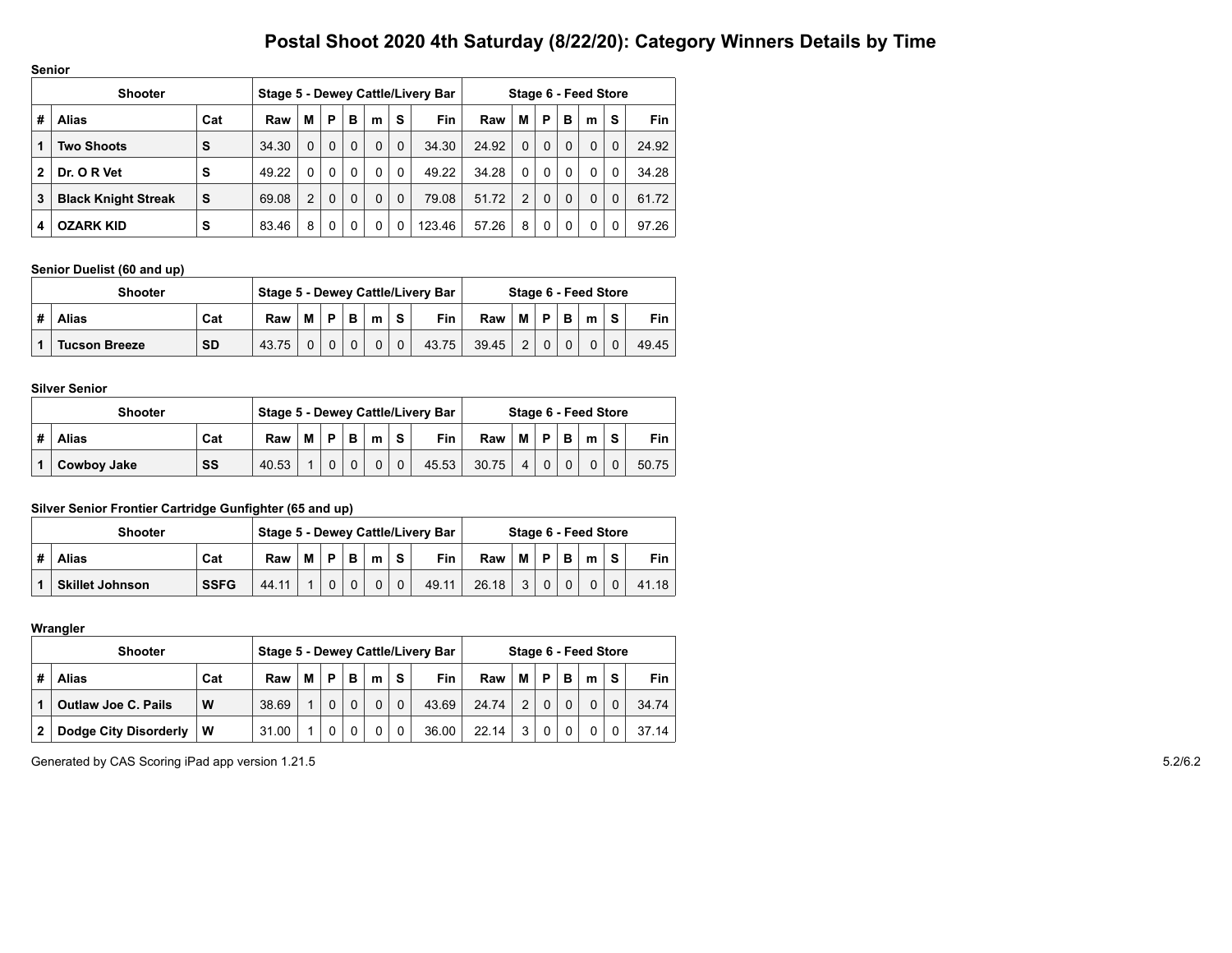## **Wrangler (36 and up)**

|   | <b>Shooter</b>  |            | Final       |            |          |   |          | Stage 1 - Monticello Jail. |          |            |       |   |   |   | Stage 2 - Condon Bank |    |       |       |   |             |   | Stage 3 - Alamo Saloon |   |       |       |   |                |          |   | Stage 4 - Drovers Store |       |
|---|-----------------|------------|-------------|------------|----------|---|----------|----------------------------|----------|------------|-------|---|---|---|-----------------------|----|-------|-------|---|-------------|---|------------------------|---|-------|-------|---|----------------|----------|---|-------------------------|-------|
| # | Alias           | Cat        | <b>Time</b> | Raw        |          | Ð |          | m                          | S.       | <b>Fin</b> | Raw   | м | P | в | m <sub>1</sub>        | -S | Fin   | Raw   | м | P I         | в | . m '                  | s | Fin   | Raw   | M | P              | в.       | m | S.                      | Fin   |
|   | Dandy           | <b>WRA</b> | 149.36      | 23.76      | $\Omega$ |   | $\Omega$ |                            | $\Omega$ | 23.76      | 35.74 | 0 |   |   | $\Omega$              | 0  | 15.74 | 22.68 |   | $\mathbf 0$ |   | 0 <sup>1</sup>         |   | 27.68 | 21.68 |   | $\overline{0}$ | $\Omega$ |   | $\Omega$                | 26.68 |
|   | 2 The Vigilante | <b>WRA</b> | 325.34      | .10<br>-51 |          |   |          |                            | $\Omega$ | 61.10      | 63.53 |   |   |   |                       |    | 48.53 | 43.03 |   | $\mathbf 0$ |   | 0 <sup>1</sup>         | 0 | 48.03 | 45.78 |   |                | 0        |   | 0                       | 60.78 |

## **Young Gun Boy**

| <b>Shooter</b> |            | <b>Final</b> |       | Stage 1 |    |   | 1 - Monticello Jail. |          |            |       |   |                | Stage 2 - Condon Bank |   |            |       |          |              |              |   | Stage 3 - Alamo Saloon |            |       |   |   |        | Stage 4 - Drovers Store |   |            |
|----------------|------------|--------------|-------|---------|----|---|----------------------|----------|------------|-------|---|----------------|-----------------------|---|------------|-------|----------|--------------|--------------|---|------------------------|------------|-------|---|---|--------|-------------------------|---|------------|
| <b>Alias</b>   | Cat        | ⊺ime         | Raw   | M       | в. | в |                      | <b>S</b> | <b>Fin</b> | Raw   | М | P.             | m                     | S | <b>Fin</b> | Raw   | м        | P            | в            | m | <b>S</b>               | <b>Fin</b> | Raw   | м | P | в<br>Ð | m                       | S | <b>Fin</b> |
| Four Eyed Jim  | <b>YGB</b> | 404.46       | 58.35 |         |    |   |                      | $\Omega$ | 88.35      | 74.15 |   | 0 <sub>1</sub> |                       |   | 69.15      | 61.69 | $\Delta$ | $\mathbf{0}$ | <sup>0</sup> |   |                        | 81.69      | 46.30 |   |   |        |                         |   | 51.30      |

## **Young Gun Girl**

| <b>Shooter</b>         |            | Final  |       | Stage 1 |   | l - Monticello Jail. |          |            |       |   |              | Stage 2 - Condon Bank |   |            |       |   |   |          | Stage 3 - Alamo Saloon |   |            |       |        |             |        | <b>Stage 4 - Drovers Store</b> |   |       |
|------------------------|------------|--------|-------|---------|---|----------------------|----------|------------|-------|---|--------------|-----------------------|---|------------|-------|---|---|----------|------------------------|---|------------|-------|--------|-------------|--------|--------------------------------|---|-------|
| <b>Alias</b>           | Cat        | 'ime   | Raw   | M       | в | m                    | s        | <b>Fin</b> | Raw   | M | P            | m                     | S | <b>Fin</b> | Raw   | м | P | в        | m                      | s | <b>Fin</b> | Raw   | м      | P           | в<br>Ð | m                              | S | Fin   |
| <b>Longhorn Lizzie</b> | <b>YGG</b> | 257.25 | 38.47 | 0       | 0 |                      | $\Omega$ | 38.47      | 57.34 |   | $\mathbf{0}$ |                       |   | 37.34      | 39.81 |   |   | $\Omega$ |                        |   | 44.81      | 38.13 | $\sim$ | $\mathbf 0$ |        |                                |   | 48.13 |

Generated by CAS Scoring iPad app version 1.21.5 6.1/6.2